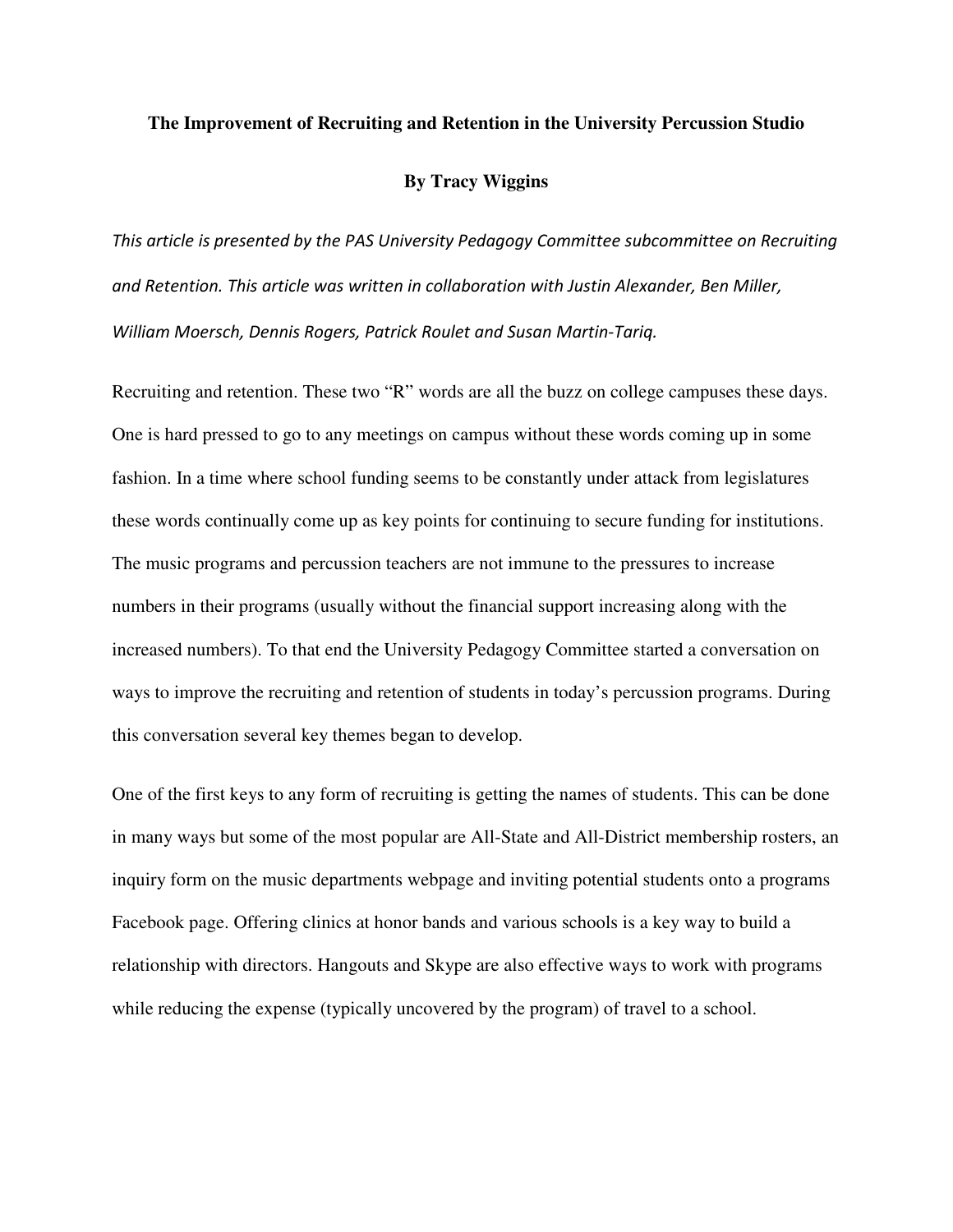Maintaining a presence on the internet is also important to recruiting today's students. Many students spend a large portion of their time on various sites such as *Facebook, Twitter, YouTube, Vine* and more. These sites are how students interact with each other, their families and the world of music. Programs today need to maintain a strong (and up to date) presence in at least some of these internet areas. A good website with the necessary information, as well as pictures and audio/video recordings is often a student's first exposure to a program. This could lead them to look for more information on Facebook and especially *YouTube*. Live streaming percussion ensemble concerts and recitals is also a tool that is being utilized by many programs. The more information that can be found on a program the stronger the program will appear to today's students.

It is also important to have up to date printed materials that can easily be sent to students. Several programs have now started to move to digital flyers and brochures to reduce printing and mailing costs. This also allows more frequent updating and customization of the brochure. One idea being utilized effectively is to have links imbedded into various parts of the brochure that can take students to specific videos, sounds or websites. This interactivity can be a very useful tool for recruiting today's students as they are very comfortable with interaction via email and the internet.

The directors themselves are many times the key to getting the students. One of the first people a potential music major will talk to about college choices is their high school director. If the director has a good working relationship with a particular teacher or program they will have a tendency to recommend that program to students.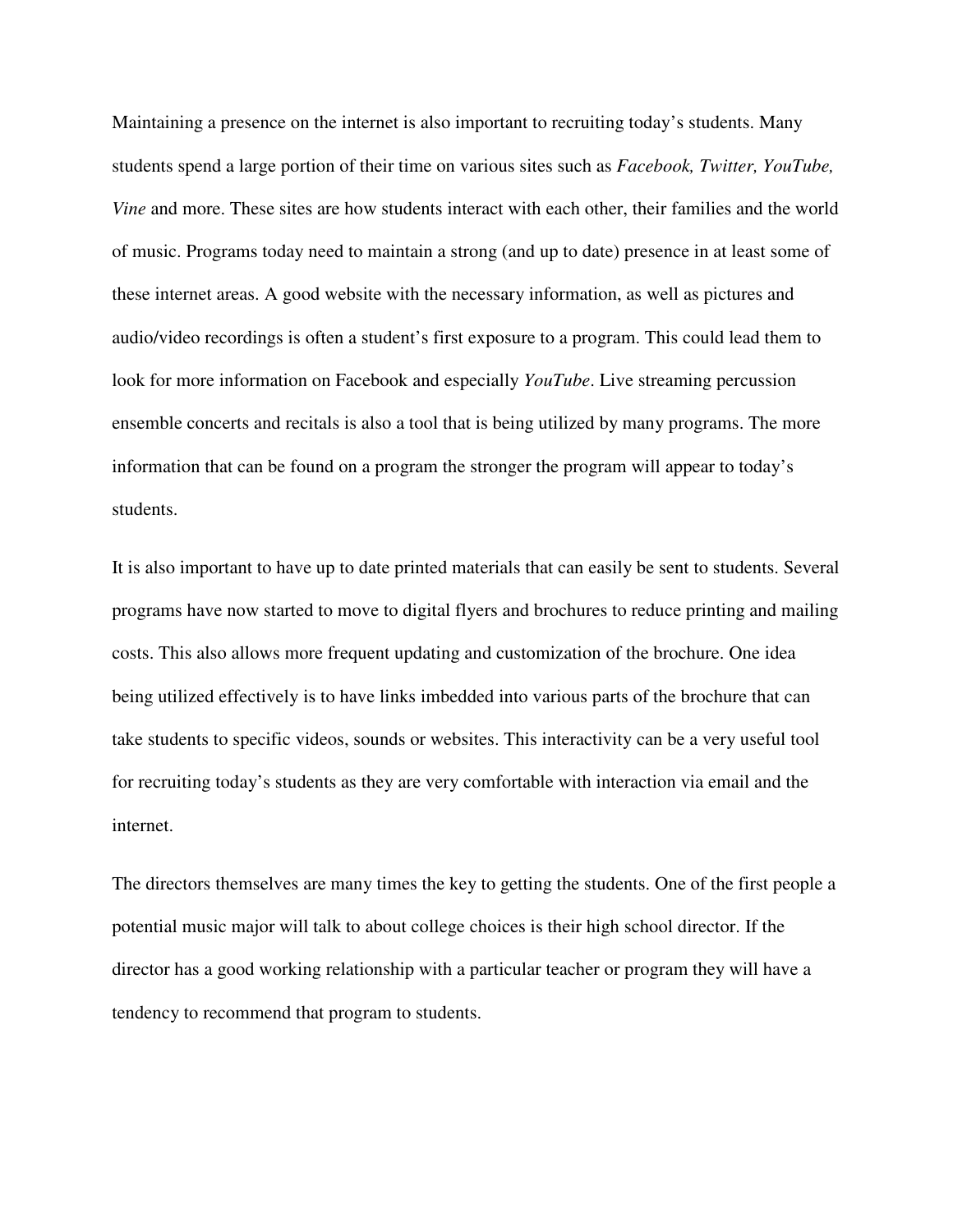The students and alumni of a program can be one of the best ways to collect names for the recruiting list. When students are happy with the program they are in, they have a tendency to tell other students about it. If they are excited they want to maintain that excitement by bringing in even more high quality students to continue the growth. Some schools will begin building their recruiting lists based on recommendations of names from the current students. Many programs also have strong groups of alumni who are in the field as both performers and teachers. This can help to get a program into the minds of potential students as one where they can also create their own career path.

Following up with a student after the audition is vital. Many times the period of time between when an audition is completed and when a student officially hears from a school can be quite long. By continuing to check in with the student periodically the teacher keeps their program on the mind of the student. This interaction can also allow the teacher to answer questions if the student starts to look more strongly at other programs.

Hosting a percussion event (or several!) can be a great way to get both students and directors onto your campus. Many programs host marching percussion camps, summer music camps, percussion festivals and more on an annual basis. These allow the teacher to meet students and talk to them about the program as well as allowing them to highlight various aspects of the school.

When students contact a school for information it is important to be sure they get a very quick response. The teacher wants to be sure they have as much information as possible about the program as well as the audition and admissions process. They need to be sure that the website is up to date and includes all of the audition requirements, but also as much information about the program as is possible as well. They can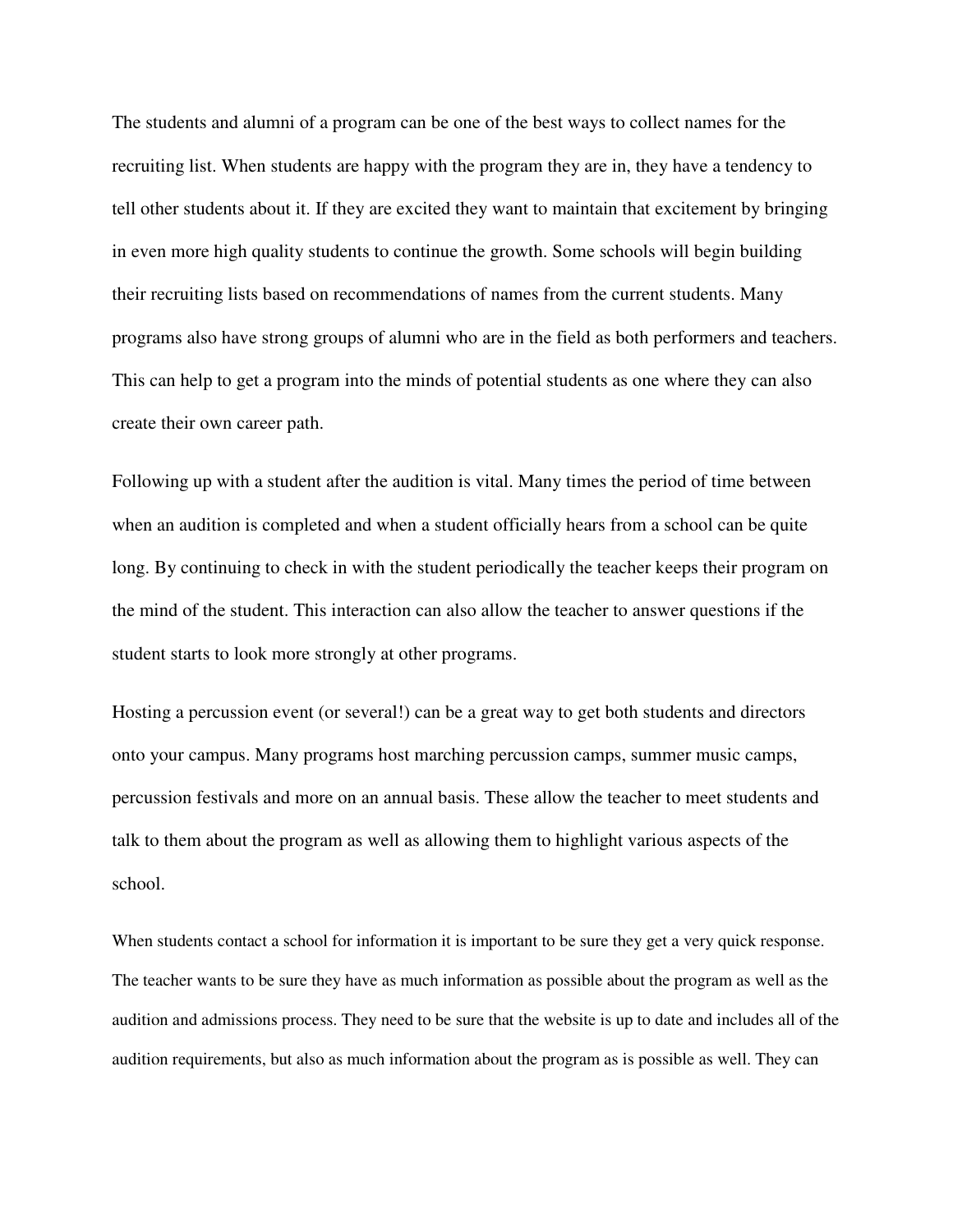also use Facebook and Twitter to keep people update on the development of the program. A good goal is to try to not go over a 2-3 weeks without contacting potential students.

Personal attention to the students being recruited is a high priority for all involved. In a day when college choices are numerous it is important for a teacher to forge a personal relationship with a student during the recruiting process. This is done in many ways but one of the most common is inviting the student to spend a day at the campus. This usually involves attending some classes, sitting in on some rehearsals and quite often a free lesson with the teacher. This is a way for the student to really get a view of what it would be like to attend a school and to see if they can imagine themselves fitting in there. The lesson is important for the teacher to get an idea of what working with a student would be like but the same also holds true for the student. It is their chance to see what their strengths and weaknesses might be and to see how the teacher goes about addressing these areas.

When a student comes to visit it is VERY important to give them some personal time. Have them tour the facilities, meet students, watch groups, and get a lesson so they can really experience what a school has to offer. This is very different than the model involved in many music school auditions. The student comes in, warms up, plays and then leaves without really getting to spend any time with the teacher or studio members. This may be because of the number of students that audition at a lot of these programs but in that case maybe there is a flaw in the audition system. It is difficult to feel like you really know as much as you would like to about a student based off of a 15-30 minute audition. As teachers one should want to know WHO they are, not just WHAT they can do. It can be beneficial to make an effort to put more emphasis on students auditioning on non-audition days when they can come and really experience the program. It can also be useful to make sure there is some time allotted to meet with parents during the audition day as well. Parents will often have many questions about the school, equipment needs, admissions process and more that students will not think to ask.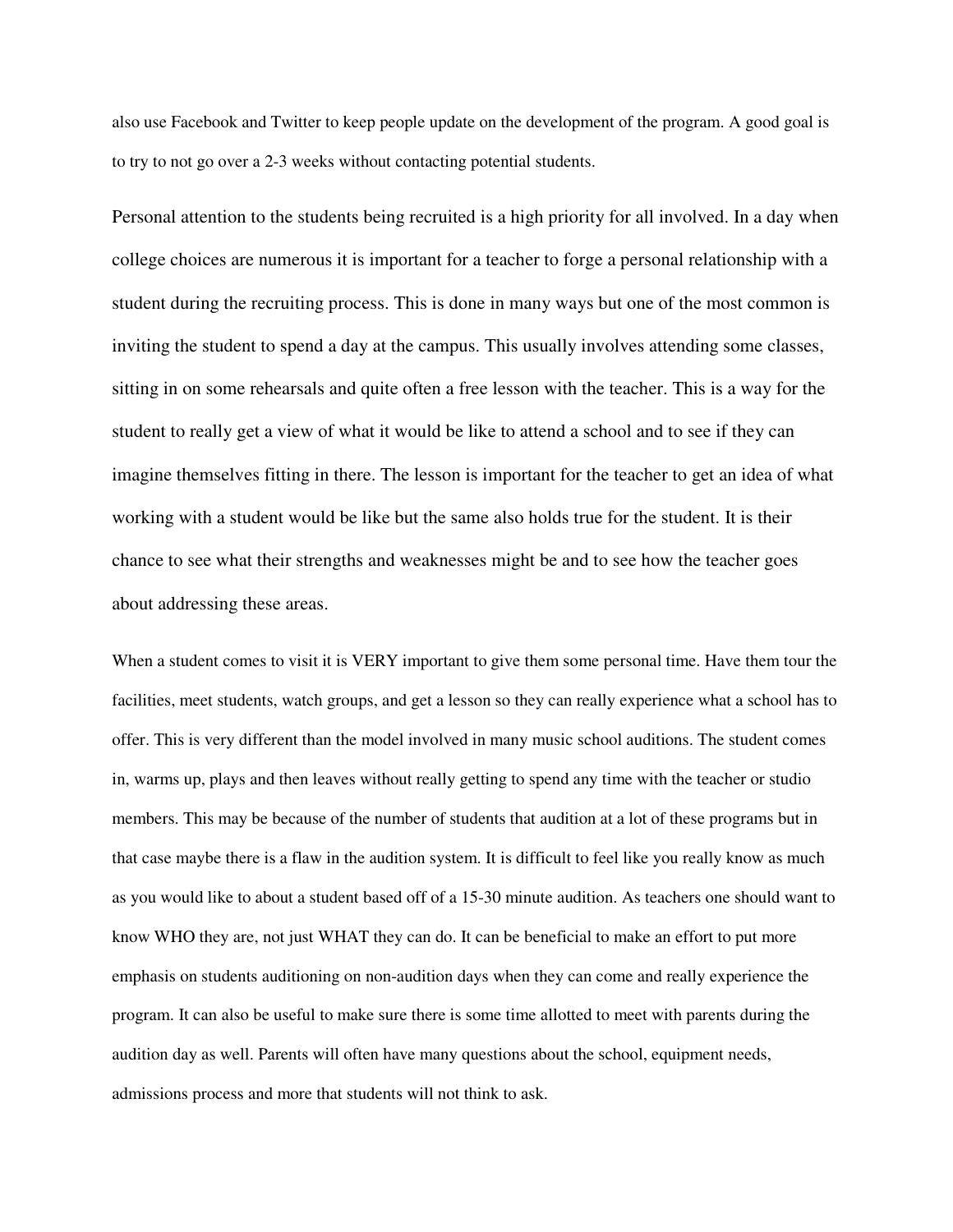Look to the model of college athletics recruiting. There, potential athletes have multiple contacts with coaches and administrators. They tour the facilities. They attend games etc. The school goes out of their way to make the student feel wanted. It takes time and it takes effort. That should be a music schools goal as well. This is a HUGE life changing decision for them and students need to have as much information as possible before making this decision.

All students want to feel wanted by the programs they are looking at attending. And all teachers want their programs to be places students want to attend. These goals can go together hand in hand.

Retention is the second big "R" in collegiate circles today. It is also one that can be very difficult to deal with. There are many factors to student retention including their academic success, involvement in campus activities, ability to pay for school, familial support, happiness with the school or town itself just to name a few. Many schools now use a combination of incoming students, retention between the first and second years and a four or five year graduation rate to judge the success of a program. Many universities have in place systems to help identify students that might be "at risk" in their class work to help teachers find a way to guide through successfully. Most often this comes from an office on campus that is tasked with academic support for students. Many schools allow teachers to submit to this office a report on a student that will then lead to their being contacted by an academic counselor. This counselor will work with the student to set up visits to a writing center, meetings with tutors and possibly even meetings with the professor.

Most music programs do not have the resources to have a dedicated academic support specialist but many do an excellent job of facilitating communication between advisors, studio teachers and academic teachers within the department to identify students that might be struggling with the coursework. Tutoring in music theory and history are very commonplace among university music departments now. One of the main keys to retention in a percussion program (much like recruiting) is the students themselves. The